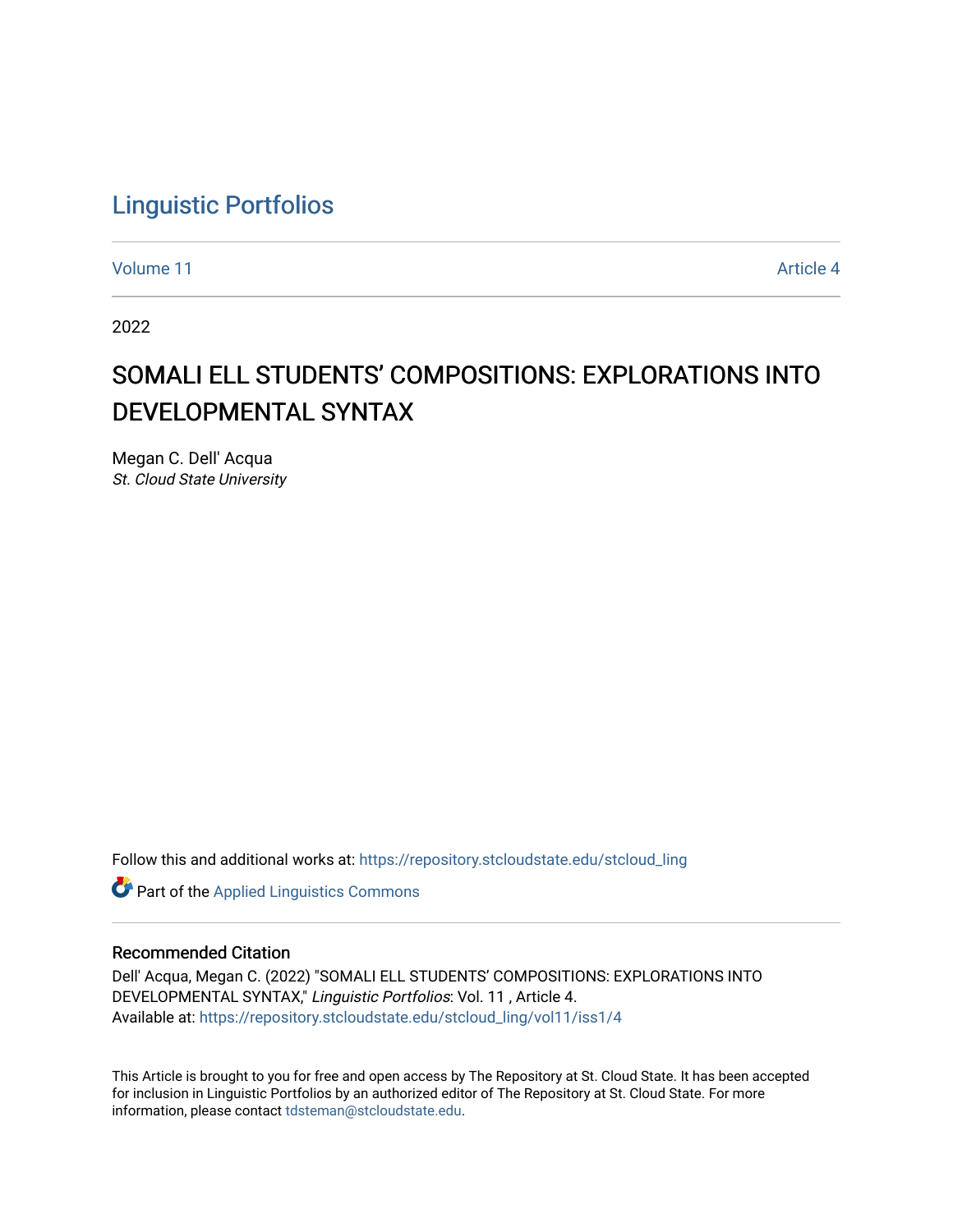## **SOMALI ELL STUDENTS' COMPOSITIONS: EXPLORATIONS INTO DEVELOPMENTAL SYNTAX**

#### MEGAN C. DELL' ACQUA

#### ABSTRACT

*Regardless of whether a student is a native English speaker or an English Language Learner (ELL), high school graduates are expected to be able to write in a clear, proficient manner. However, the productive skill of writing can be particularly challenging for second language (L2) learners. The purpose of this paper is to examine issues relevant to L2 writing as diagnosed from the sample text, "Essay #9: Unreported world – Somalia," which was written by a college-bound Somali student. Aspects of the paper focus on orthographic errors, syntactic issues, and pedagogical implications. The analysis reveals that both insufficient L2 grammatical knowledge and transfer of grammatical patterns from the learner's first language (L1) contribute to errors when writing in English. The analyses provided here are intended to inform pedagogical practices for teaching writing skills to ELLs. The patterns of errors encountered in this composition raise important issues in developmental syntax.* 

**Keywords:** Developmental Syntax**,** ELL Composition, Spelling Errors, Tense Switching, Tense Errors, L1 Morphology Transfer

#### **1.0 Introduction**

This paper was written as the final project for the Pedagogical Grammar for ESL Teachers course.1 The essay entitled, "*Essay #9: Unreported world – Somalia,"* was written by a high school graduate whose native language is Somali. The essay was submitted as part of a written placement exam which is given to international students upon acceptance to SCSU (Korver 2013). The first section of the paper will briefly address orthographic errors in the text. Next, the paper will look at two syntactic issues. The first deals with a morphosyntactic issue, namely the omission of the plural suffix <-s>. The second focuses on incorrect verb tense usage, more specifically on unnecessary tense switching. The paper concludes with pedagogical implications and applications for helping students avoid these types of errors. For ease of reference, Essay #9 is displayed below:

#### **Essay #9: Unreported World** – **Somalia**

*In 1990 that was the time Somalia civil-war broke out and also it was my childhood, in fact, I was recording every single thing I see on my eye, there were a lot and a lot although some of them was unexpected in human nature. As people of Mogdisho remember everything went wrong direction. Looking the private and public properties and killing of disregardless of age and position, everybody headed on his/her face. Indeed, thing was unmentionable. Familes got lost each other when mother went side and father other side and child went opposition directions. In addition to that no body knowns where he/she was going and what they can do. Although I was very young and I don't know what is going on but I can fee little. Mogdish the capital city of Somalia where my parent told me, was most*

<sup>&</sup>lt;sup>1</sup> I would like to thank Dr. Ettien Koffi for his encouragement and guidance in turning my final course project into a publishable paper. He made numerous comments and suggestions, most of which are included in this version of the paper.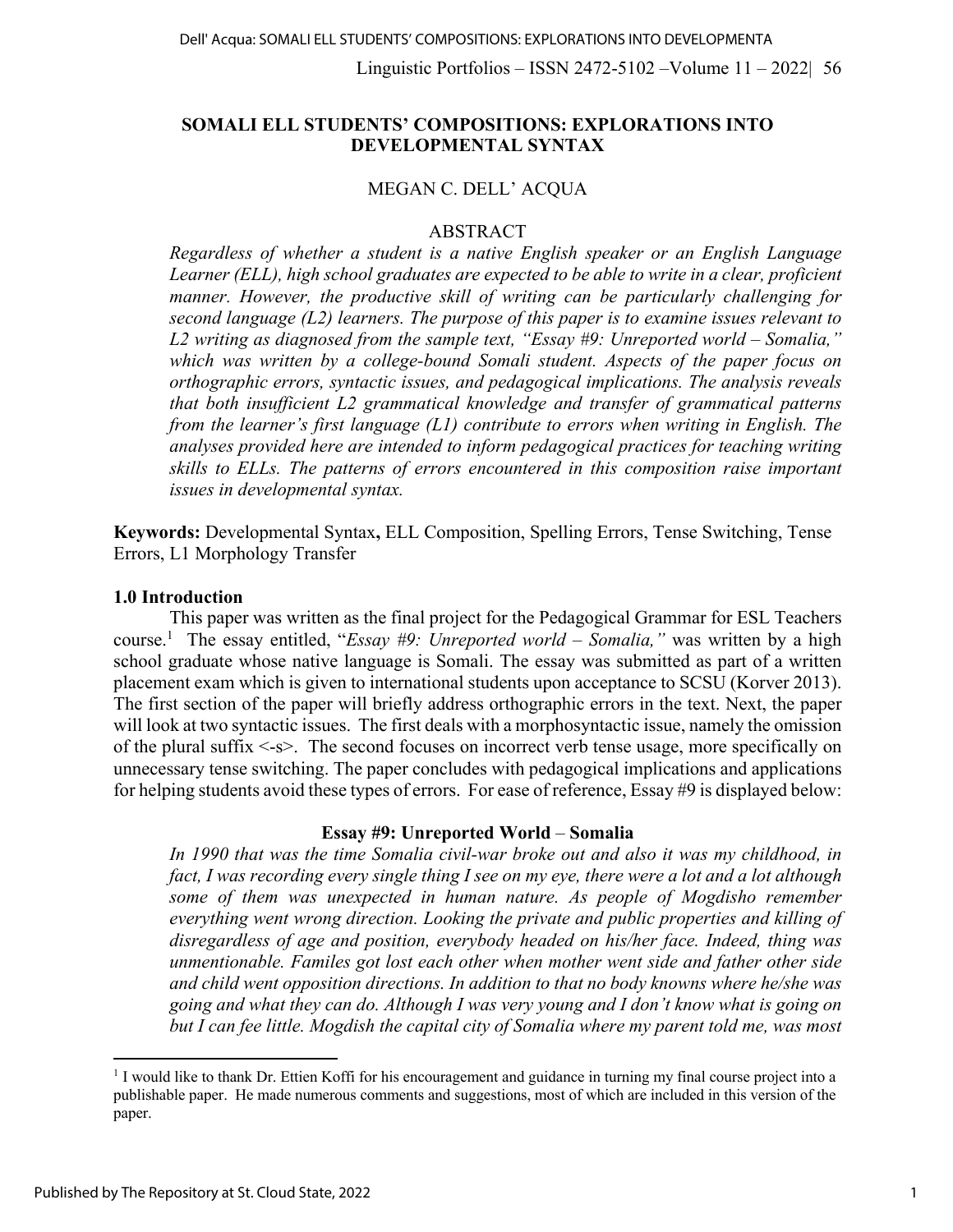*beautiful and best city in East Africa at that time having all human service electricity, water system and high education immediately changes as bomb market where government and rebels killing anybody they see. There was a wisdom says "when two pools fight the crazy* will sever" so that children and women was once who were severing most. Beside that *there was no international agencies assistance the people at that time because of UN agencies pull out when the fighting started so women and children died starvation, as some international channels reported "some people die with out shelter while others eta wild animal like lion, because they don't have ability that they can protect them selves. All in all war-lord and other primitive action some of Somalia citizen doing and without central government lead this starvations, 20 year without government is kind of disaster they feel, although they have two river "Jubba and Shell" but nobody take that adventure because the endless war going on every day and then. The things going to worst while some Jihadth refused international relief agencie to assist the needed once. And those are women and children. At end the people of Somalia they still have hope that things will become normal and get central government back.*

## **2.0 Spelling Errors**

Spelling and punctuation are very important components of writing. Most people are quick to judge a document that contains surface spelling and punctuation errors. Such a document can make the writer appear not credible. Essay #9 has many run-on sentences, misplaced commas, and incorrect uses of hyphen (e.g., *<civil-war>*, *<war-lord>*). There are also many spelling errors such as: <*Mogdisho*>, <*Familes*>, <*Mogdish*>, <*with out*>, <*them selves*>, etc. Poor spelling can create confusion and make comprehension difficult. As Altamimi and Ab Rashid (2019:318) point out, "The potential mistakes in written spellings may change the meaning and understanding of written material and would make it unclear." I will not comment on all the spelling issues. Instead, I will focus mostly on those that can cause the sentence not to be understood. One such sentence is 1a:

1a. *\*Looking* the private and public properties and killing of […]2

The incorrect spelling of  $\triangleleft$ looting above makes the sentence incomprehensible because the intended meaning is irretrievable. Since /t/ and /k/ are different phonemes in English, not using the correct segment causes a loss of meaning.

## **3.0 Errors Caused by Morphophonology**

There are also errors such as the one below that are caused by a lack of mastery of morphophonology:

2a. \*[…] refused international relief *agencie* to assist the *needed once.*

Even though  $\langle$ agency $\rangle$  is misspelled, the intended meaning of the word is still clear. The larger issue comes at the end of the sentence with <needed once>. We can make an educated guess that the author meant <needy ones>, but due to the misspelling, the sentence is not easily understood.

<sup>&</sup>lt;sup>2</sup> Unless otherwise noted, misspelling and other grammatical errors are italicized.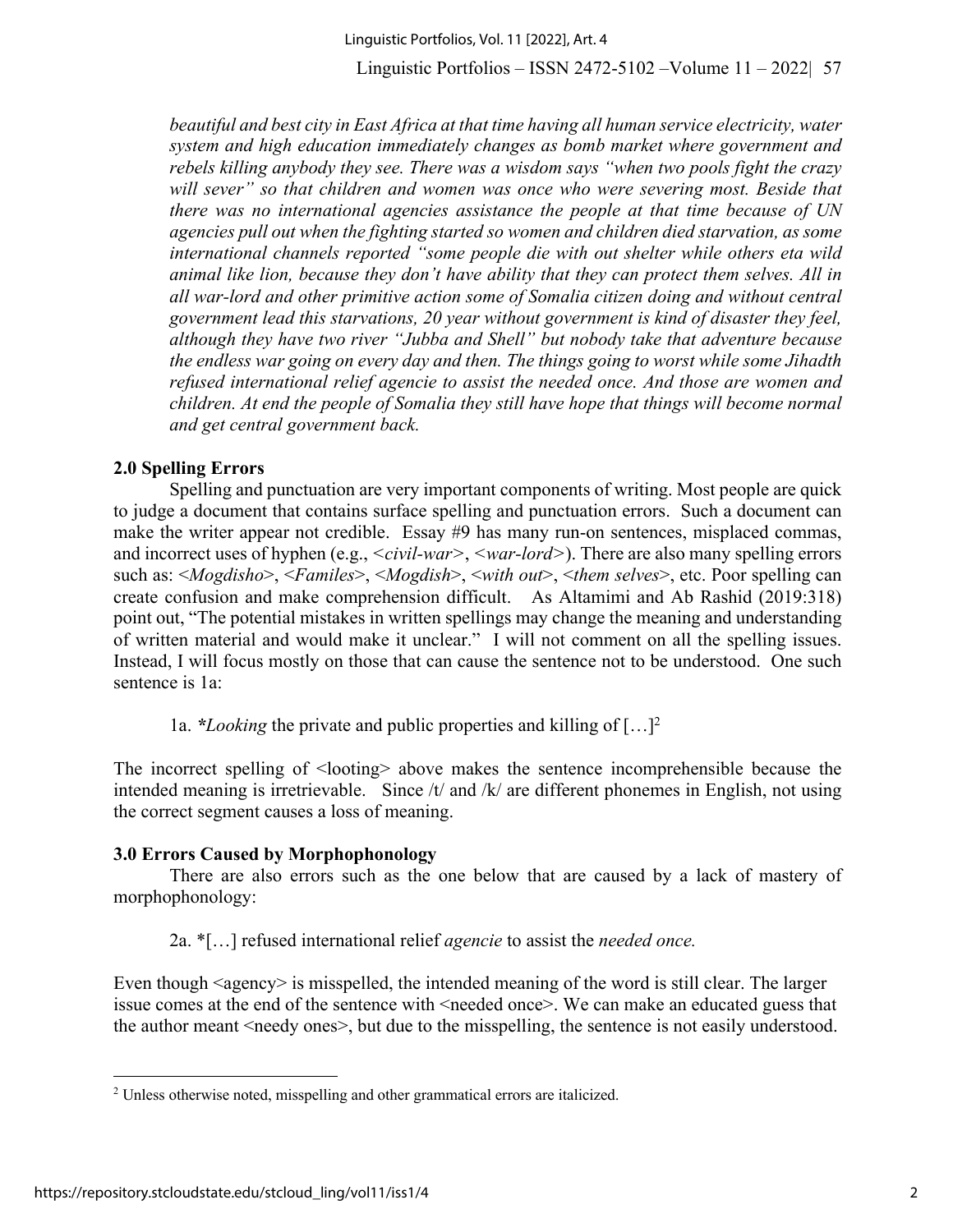A common contributing factor to errors in L2 writing is the transfer of grammatical patterns from a student's L1. ELL writers may resort to their L1 to compensate for deficiencies in their L2 knowledge. However, this can lead to errors if the student directly transfers a linguistic form from one language to the other (Karim and Nassaji 2012: 121). The author of Essay #9 made numerous inflectional morphology errors in the use of the plural suffix  $\langle -s \rangle$ . In Somali, nouns are not inflected for plural when they come after numbers larger than one. Instead, there is a special counting form whereby the numeral and the noun, which remains in its singular form, constitute a noun phrase (Nilsson 2020: 39). Here are some examples:

2b. <hál bug> *one book* 2c.*<*labá bug> *two books* 2d. *<*hál baabuur> *one car* 2e. <labá baabuur> *two cars*

Sentences 2C and 2e can be diagrammed as follows:





We see here that the words  $\langle \text{bug} \rangle$  (book) and  $\langle \text{baabuur} \rangle$  (car) do not take any plural suffix. Instead, the numerals <hál> and <labá> appear before the nouns. In other words, when numerals denoting plurality precede a noun in Somali, there is no inflectional suffix on the noun. It is understood as being in the plural without any overt suffix being added to the noun. If Somali ELL students transfer this pattern into English, we will see plural nouns without the inflectional suffix <-s>. Here are two more examples of this possible transfer:

3a. […], \*20 *year* without government is kind of disaster they feel, […]

3b. […], \*although they have two *river* "Jubba and Shell" but nobody take that adventure

In these sentences, the author should have added the plurals suffix  $\langle -s \rangle$  to  $\langle -\gamma \rangle$  and  $\langle -\gamma \rangle$  ivers respectively. Koffi (2015) notes that, "Because subject-verb agreement is very important for the grammaticality of English sentences, number information, whether singular or plural, is often provided for every noun in the deep structure" (p. 82). The deep structure forms of the nouns in these sentences would look like: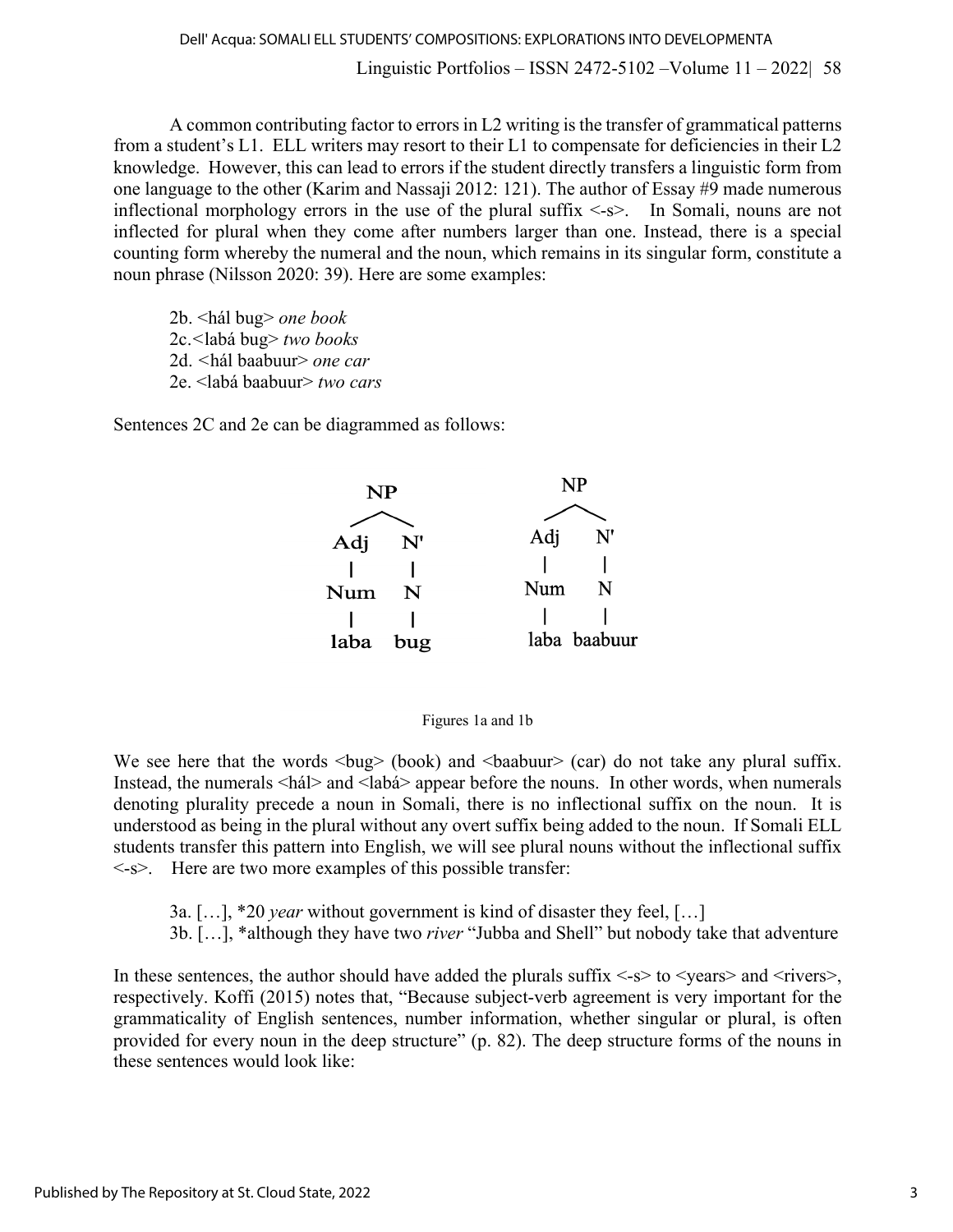3c. Deep Structure: Twenty year Pl. 3d. Deep Structure: two river Pl.

The plurality of the nouns is marked in the deep structure, however, the inflectional morphology rule of adding the suffix <-s> will not apply until later, after the transformational rules for the rest of the sentence have been applied (Koffi 2015:132). In the derivation, Spell-Out Rules are responsible for adding the plural suffix to nouns. For the author of Essay # 9, the inflectional morphology rule was never applied to the nouns, perhaps due to a combination of lack of English grammatical knowledge and the fact that the deep structures of these noun phrases look exactly as they would in Somali. Omission of the plural suffix  $\langle -s \rangle$  is also seen in the following sentences:

- 4a. \*Mogdish the capital city of Somalia where my *parent* told me,
- 4b*.* … \*having all human service electricity, water *system*, high education …
- 4c. … \*while others eta wild *animal* like *lion* because they don't have ability …
- 4d. \*All in all war-lord and other primitive *action* some of Somalia *citizen* …

In Somali, a word cannot end in two consonants. When there is a word with a stem that ends in two consonants, the plural suffix that is added is the vowel <-ó> (Nilsson 2020:29). In English, when the plural suffix  $\langle -s \rangle$  is added to the nouns above, it does create a two-consonant ending. However, we cannot say for sure if this is the reason why the author did not add  $\leq s$  to the words in the previous example. In fact, the author did spell other plural nouns accurately. The plural suffix  $\leq$ -s> was added to words that created consonant clusters in the coda. The words <directions>, <rebels>, <others>, <channels>, and <things> were spelled correctly. Perhaps the reason for the inconsistency here is that the writer's knowledge of nominal plural morphology is less assured. This led him/her to vacillate between the correct and incorrect forms for no apparent reasons. We see the same inconsistency with words that end in the vowel  $\leq e$ :

- 5a. *\**I was recording every single thing I see on my *eye,*
- 5b. *\**best city in East Africa at that time having all human *service*
- 5c. *\**they have two river "Jubba and Shell" but nobody take that *adventure*

There are some irregular plural nouns in English that end in  $\leq$  e.g.,  $\leq$  goose>,  $\leq$  mouse>,  $\langle\text{write}\rangle$  but the nouns above are all regular. Therefore, they require the plural suffix  $\langle -s \rangle$ . Again, it is tempting to attribute the errors in examples 5a through 5c to transfer, but we must acknowledge that this is not always the case. In fact, Nilsson (2020:23, 28) explains that in Somali, singular nouns ending in <-e> are masculine. They are pluralized by dropping the <-e> and adding the suffix <-ayaál> to them. We see this in the example below:

5d. aábe (father) 5e. aabbayaál (fathers)

So, the case for a negative transfer is weak because the author does not delete the final  $\ll$  in the English words. The lack of a final  $\leq s$  when an English word ends in  $\leq e$  is likely due to the fact that the writer has not mastered very well the English rule of plural formation. Sometimes the writer remembers the rule, sometimes he/she forgets them. The inconsistency in rule application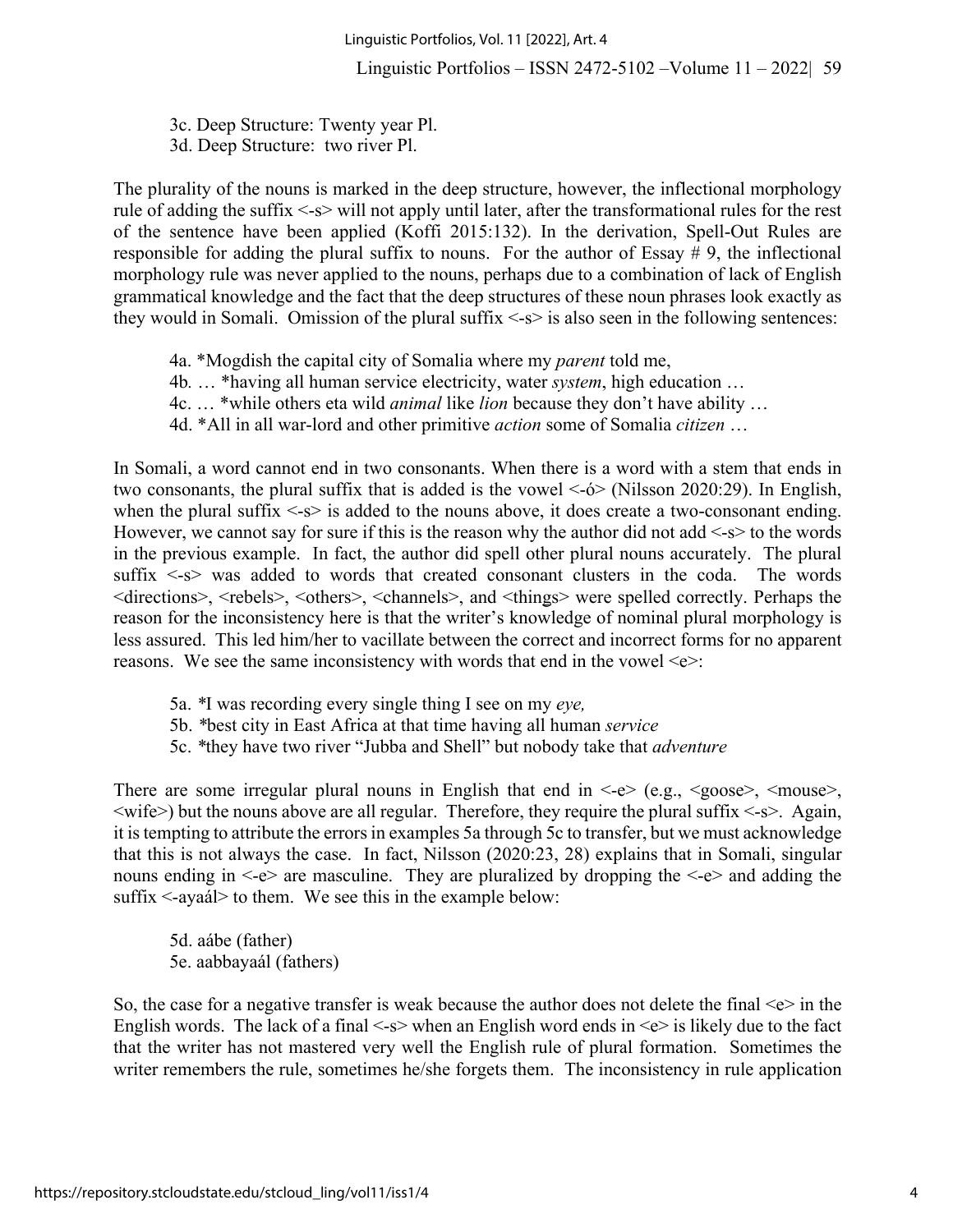is the biggest challenge for this ELL writer. It must be made clear that the plural formation rule in English is not optional but obligatory.

#### **4.0 Tense Agreement Issues**

Tense agreement is when the verbs in a sentence agree in tense. If the tense of one verb is in the present, the tense of all the other verbs in the sentence must agree.Yet, a common pattern of tense disagreement, also known as an unnecessary switching between verb tenses, has been noted in the writing of ELLs. When this happens, it is difficult for readers to follow along with the writing (Beckham, n.d.). Essay #9 is a piece set in the 1990s, during the author's childhood, at the start of the civil war in Somalia. While the writer tries to keep the overall tone of the piece in the past, there are many sentences that have a mixture of tenses. Sentence 6A is one such example:

6a. \*Although I *was* very young and I *don't* know what *is* going on but I *can* fee little*.*

In this sentence, we have two different tenses: the past tense and the present tense. Since the tense of the introductory clause is in the past tense, the reader expects the tenses of the other clauses to be also in the past. However, we notice an unexpected tense switch in the three clauses that follow the introductory clause. The introductory clause is diagrammed below to show how its tense should control the tenses of the lower clauses:



Figure 2: Tense Agreement Issues 1

Since the tense of the first S' is in the past, all the lower S', that is, the verbs in the lower clauses should all be in the past tense. However, what we see is an unnecessary switch between tenses, from the past to the present. Koffi (2015:167) defines an auxiliary verb as a verb that helps the main verb to fulfill certain duties, one of which is carrying tense information on behalf of the main verb. Since the verb  $\langle be \rangle$  sets the tone for the past tense, the auxiliary verbs  $\langle do \rangle$ ,  $\langle be \rangle$ , and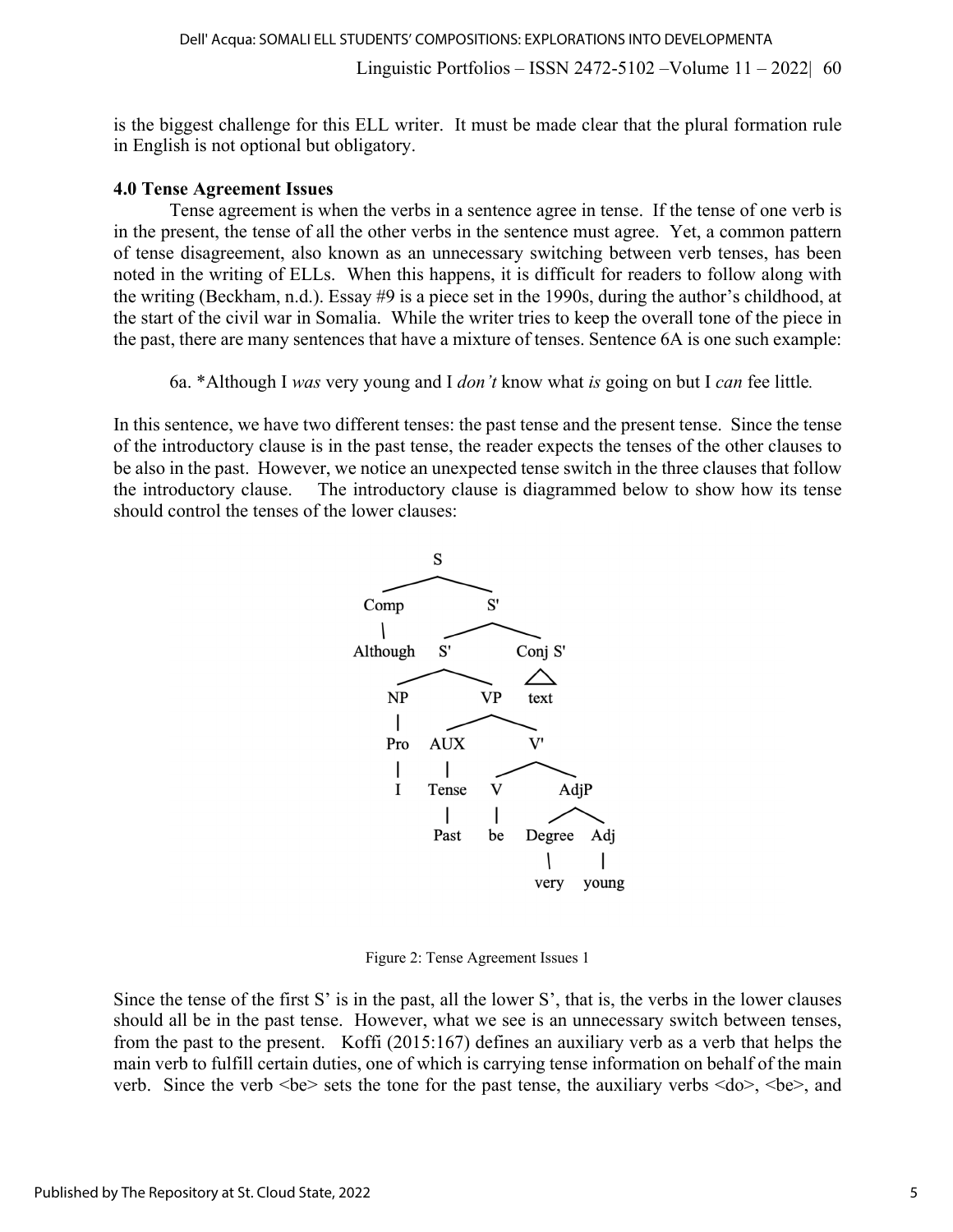<can> should also be in the past tense. If tenses are made to agree, the resulting sentence will read as follows:

6b. I *didn't* know what *was* going on but I *could* <feel a3 > little*.*

A paired down sentence diagram of Sentence 6b is shown in Figure 3:



Figure 2: Tense Agreement Issues 2

We see here that all the AUX categories in all the utterance contain the tense category Past. In essence, there are three AUXs, each with its tense indicated as Past. Tree diagrams such as Figure 3 can be used to teach tense agreement to ELL students. Starting with the higher AUX that contains the past tense, students can be taught that all lower AUXs must have past tense because the first verb in the sentence is inflected for a past tense. Here is another example in the essay where tenses do not agree:

7a. \*I *was recording* every single thing I *see* on my eye

<sup>&</sup>lt;sup>3</sup> I am making the assumption that the author meant <feel a little> (misspelling of <feel> and omission of <a>).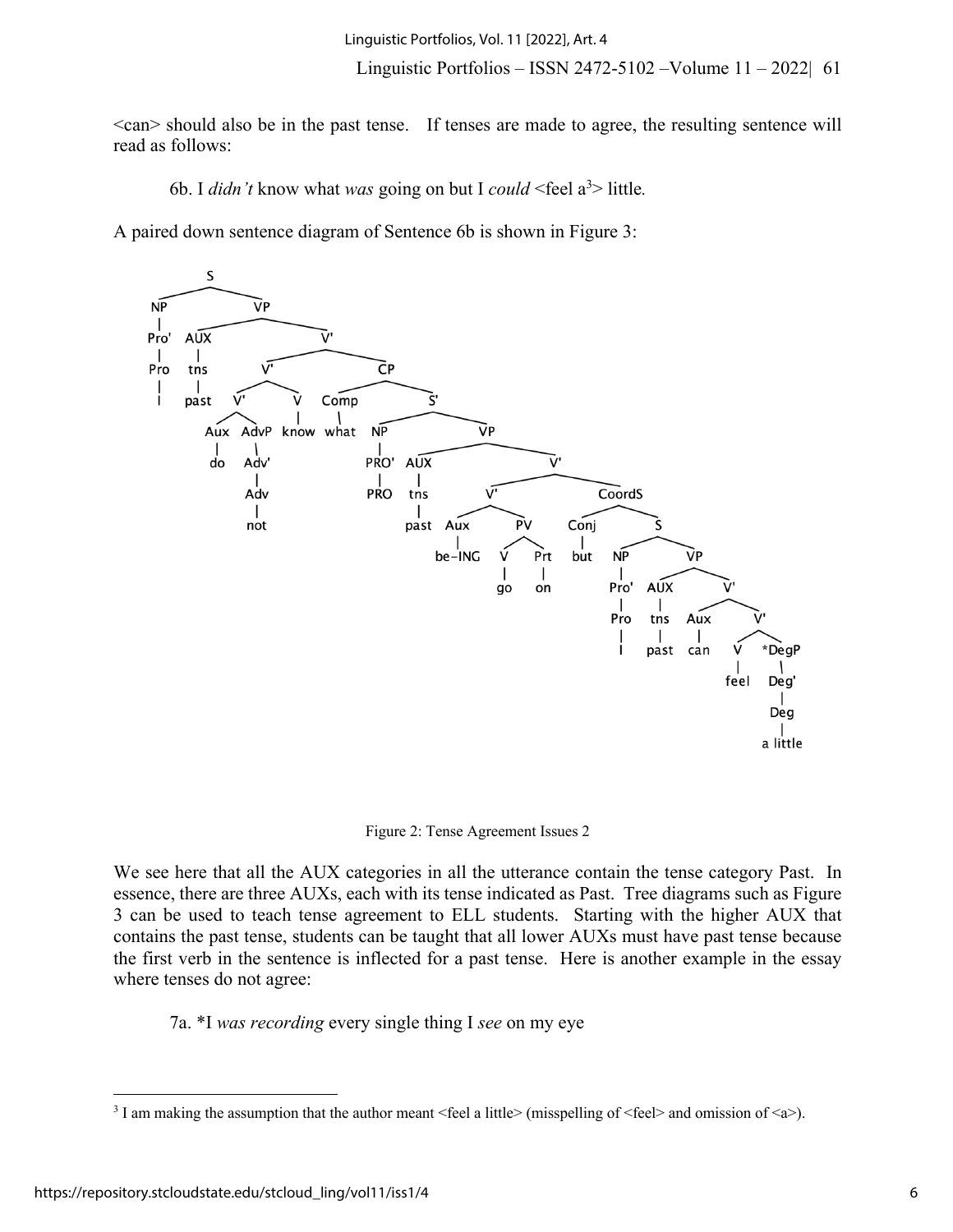Since the first verb is in the past progressive and the sentence is describing two things that took place simultaneously, the second verb should also be in the past tense. The correct form of the sentence should be:

7b. I *was recording* every single thing I *saw* with my eyes4

It is diagrammed below as Figure 4:



Figure 4: Tense Agreement Issues 3

Tense agreement issues are pervasive in this essay. Additional examples include the following:

- 8a. \*no body *knowns* where he/she *was going* and what they *can* do.
- 8b. \*as some international channels *reported* some people die with out shelter while others *eta* wild animal like lion, because they *don't* have ability that they *can* protect them selves.
- 8c. \**was* most beautiful and best city in East Africa at that time … immediately *changes* as bomb market where government and rebels *killing* anybody they *see*.
- 8d. \*There *was* a wisdom *says* …
- 8e. \*The things *going* to worst while some Jihadth *refused* …

The sentences above are corrected to read respectively as follows:

<sup>&</sup>lt;sup>4</sup> To make the sentence grammatical, I changed  $\langle$ on $>$  to  $\langle$ with $>$  and made  $\langle$ eye $>$  plural.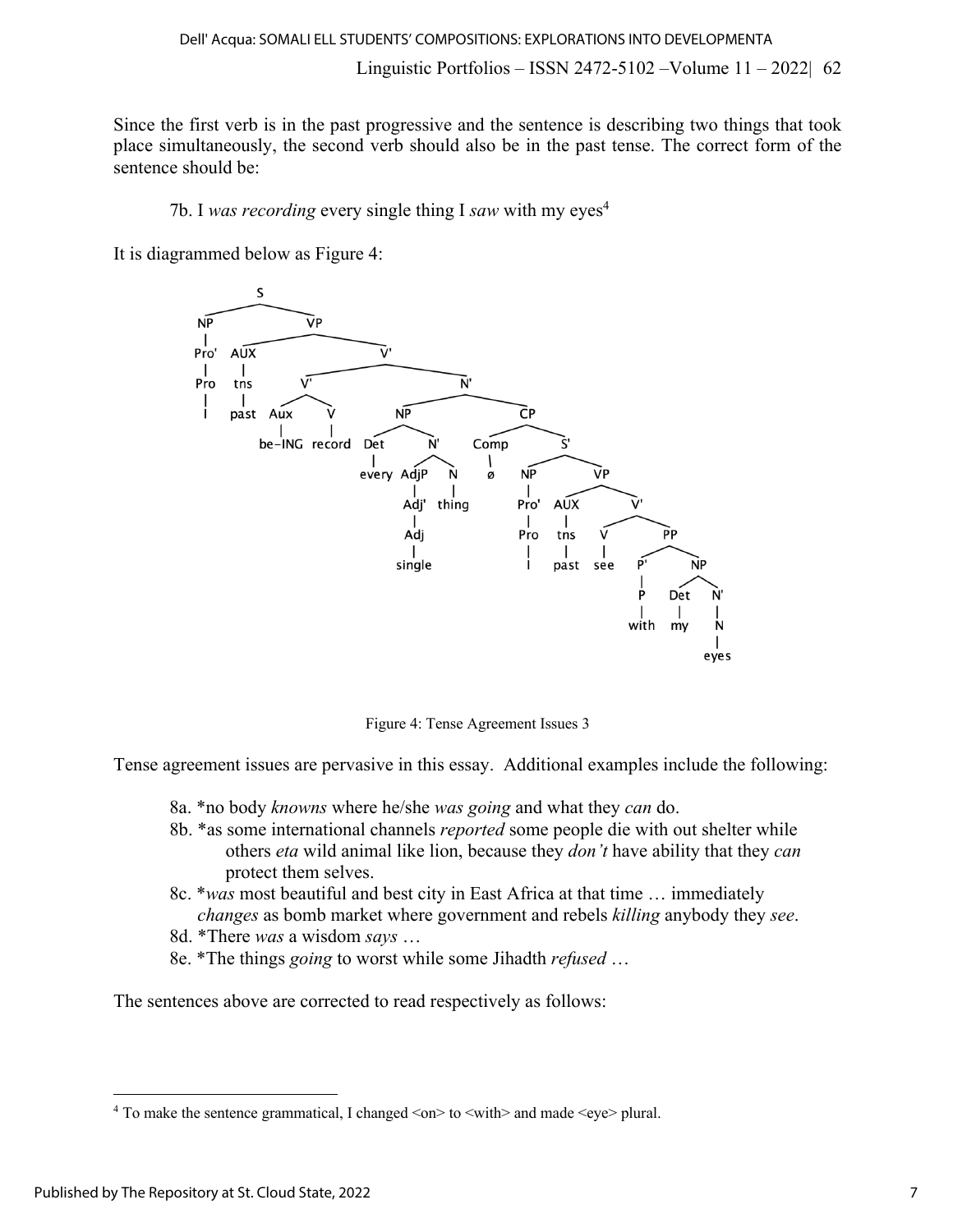- 9a. nobody *knew* where he/she *was going* and what they *could* do5.
- 9b. as some international channels *reported*, some people *died* without shelter while others *were eaten* by wild animals, like lions, because they *didn't* have the ability *to protect* themselves. 6

9c. *was* the most beautiful and best city in East Africa at that time … immediately *changed* into a bomb market where the government and rebels *killed* anybody they *saw7* 9d. There *is* a proverb that *says8* …

9e. Things *got* worse while some Jihadis *refused9* …

#### **5.0 Pedagogical Implications and Applications**

Spelling plays an important role in understanding a piece of writing. When a text contains too many spelling errors, the credibility of the author is in jeopardy. Readers are lenient when it comes to ELL writing. Even so, certain errors are not expected, especially for a high school graduate such as the author of Essay #9. There are many ways to help ELL students improve their spelling so as to minimize the number of orthographic errors in their writing. One way is suggested by Spacey (2018), "The more your students see and read words, the more they'll be able to spell them correctly." Spacey also suggests practical activities to increase students' exposure to new words. For this, it is recommended that students be given vocabulary lists. Also, when students are listening to a song/show/movie/etc, they are encouraged to make note of unfamiliar words. Spelling is important. Therefore, every effort should be made to teach ELL students to spell commonly occurring words.

The issue of the inflectional plural suffix  $\leq s$  is very common among English L2 speakers. Many do not achieve native-level mastery of the plural morpheme even after years of exposure to English (Jia 2003:1298). Perhaps more attention needs to be brought to this issue so that it can be better addressed in ESL/ELL programs. It would be helpful to explain the differences between the L1 and L2 plural grammar rules, if known. I think it is also important not to overwhelm the students with all the irregular English plurals at the start. Instead, the focus should first be on regular patterns. When they are mastered, then and only then should common irregular forms be introduced. All along, the student should practice using the plural form in a variety of ways, such as identifying plurals while reading and writing short journal entries. The practice should go on for several times a week, with prompts that will stimulate the use of plural nouns. The errors seen in Essay #9 show that this issue needs to be targeted early and often. Practice should continue until the plural rule is fully mastered. In fact, it is hard to explain why a person who has graduated from an American high school and is college bound still makes English plural mistakes such as the spelling of <eyes>. These mistakes show that plural inflection errors demand pedagogical attention.

The problem of verb tense switching among ESL students was studied by Chappell and Rodby (1982:1). Their recommendations are that teachers should avoid contextless explanations or exercises on verb tense, and that the students' own writing be used to provide the best basis for

<sup>5</sup> Additional changes made for grammaticality.

<sup>6</sup> Additional changes made for grammaticality.

<sup>7</sup> Additional changes made for grammaticality.

<sup>8</sup> Additional changes made for grammaticality.

<sup>&</sup>lt;sup>9</sup> Additional changes made for grammaticality.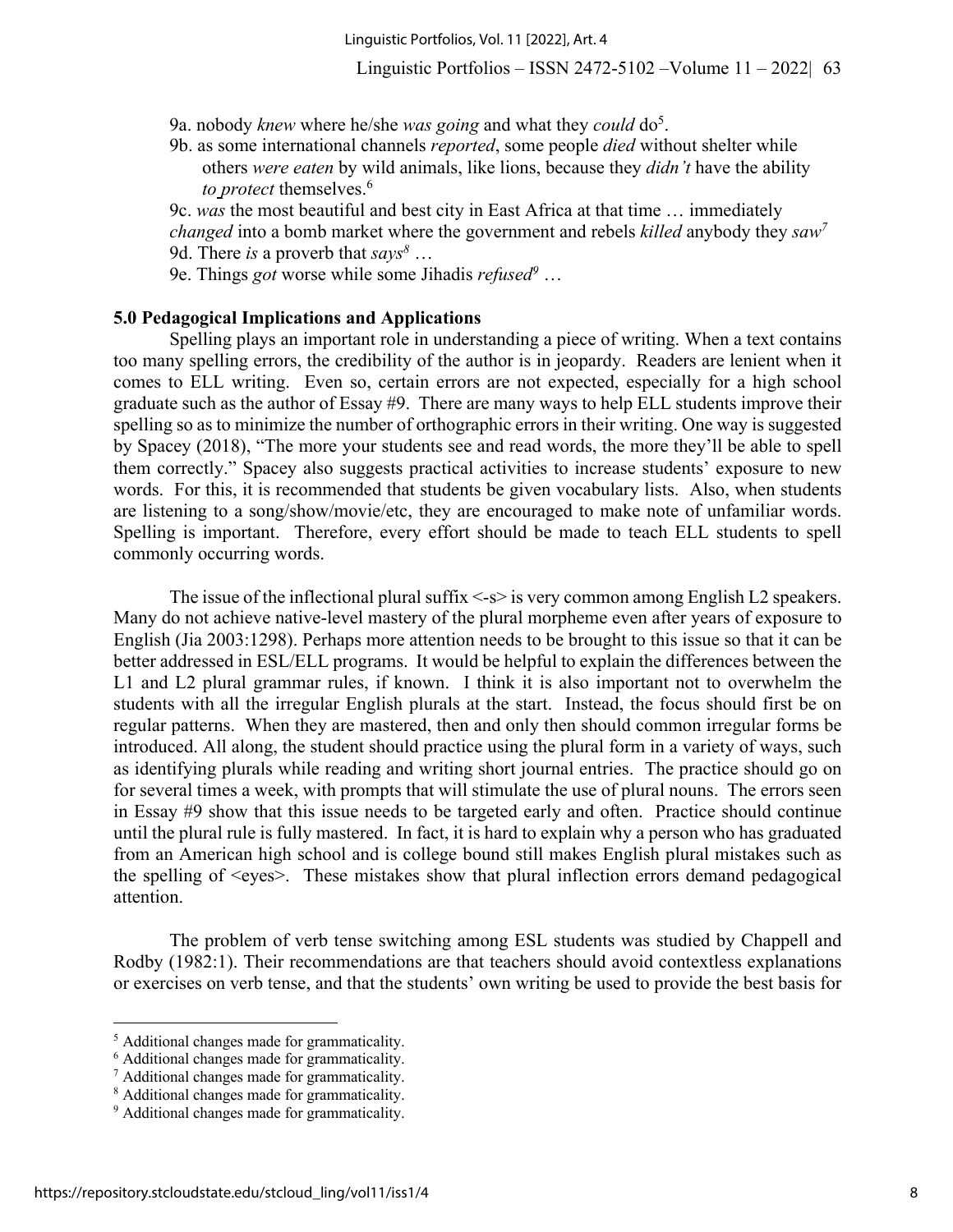working on verb tense problems. They provide three useful guidelines for helping ELL students with unnecessary tense switching are:

- 1. Avoid single sentence exercises (students will think tense choices can be made on a sentence-by-sentence or clause-by-clause basis)
- 2. Use paragraph-length excerpts from authentic discourse students can discuss tense use/tense shifts
- 3. Have students write in drafts the first draft will be what they want to do/say, as they revise, they will keep readers' needs in mind with respect to tense and clarity (Chappell and Rodby1982: 16-18)

## **6.0 Summary**

The examples throughout this paper provide insights into how much of an impact syntax can make on L2 composition. ELLs are bound to make mistakes when writing. Regardless of the source of the errors, whether they come from a lack of English grammar knowledge or are L1 transfer errors, they need to be identified and remedied. By identifying errors throughout a piece of writing, patterns can be drawn, and a systematic approach can be created for correcting them. The pedagogical applications suggested above aim to do just that. It is more beneficial to the student to address the root of the problem, such as L1 transfer into L2, metalanguage, unacquired grammatical notions, etc., than to continually harp on individual errors. It behooves ESL teachers to do their best to ensure their students are capable of producing quality L2 writing. ELL students' credibility depends to a large extent on the written pieces that they produce either at school or on the job.

## **ABOUT THE AUTHOR**

**Megan Dell'Acqua** is a graduate student in the TESL/Applied Linguistics program at St. Cloud State University, MN. She earned a BA in Foreign Languages/Literature (Spanish) from West Virginia University and an AA in Hebrew from the Defense Language Institute Foreign Language Center in Monterey, CA. She spent seven years serving in the US Navy as a Language Analyst followed by two years as a contractor for the Department of Defense working in counterintelligence and cyber. She can be reached at  $\text{median}.dellacqua@go.stcloudstate.edu$  and megan.dellacqua@gmail.com.

**Recommendation:** This paper was recommended by **Prof. Ettien Koffi** who edited it substantially for publication.

## **References**

Altamimi, D., & Ab Rashid, R. (2019). Effective teaching strategies to eliminate spelling problems among Saudi English language undergraduates. *International Journal of English Linguistics, 9*(5), 317-327. https://doi.org/10.5539/ijel.v9n5p317

- Beckham, C. (n.d.). *Six common mistakes in ESL writing and how to avoid them.* English Club. Retrieved April 25, 2021, from https://www.englishclub.com/writing/commonmistakes.php
- Chappell, V. A., & Rodby, J. (1982). *Verb tense and ESL composition: A discourse level approach.* Educational Resources Information Center. https://files.eric.ed.gov/fulltext/ED219964.pdf